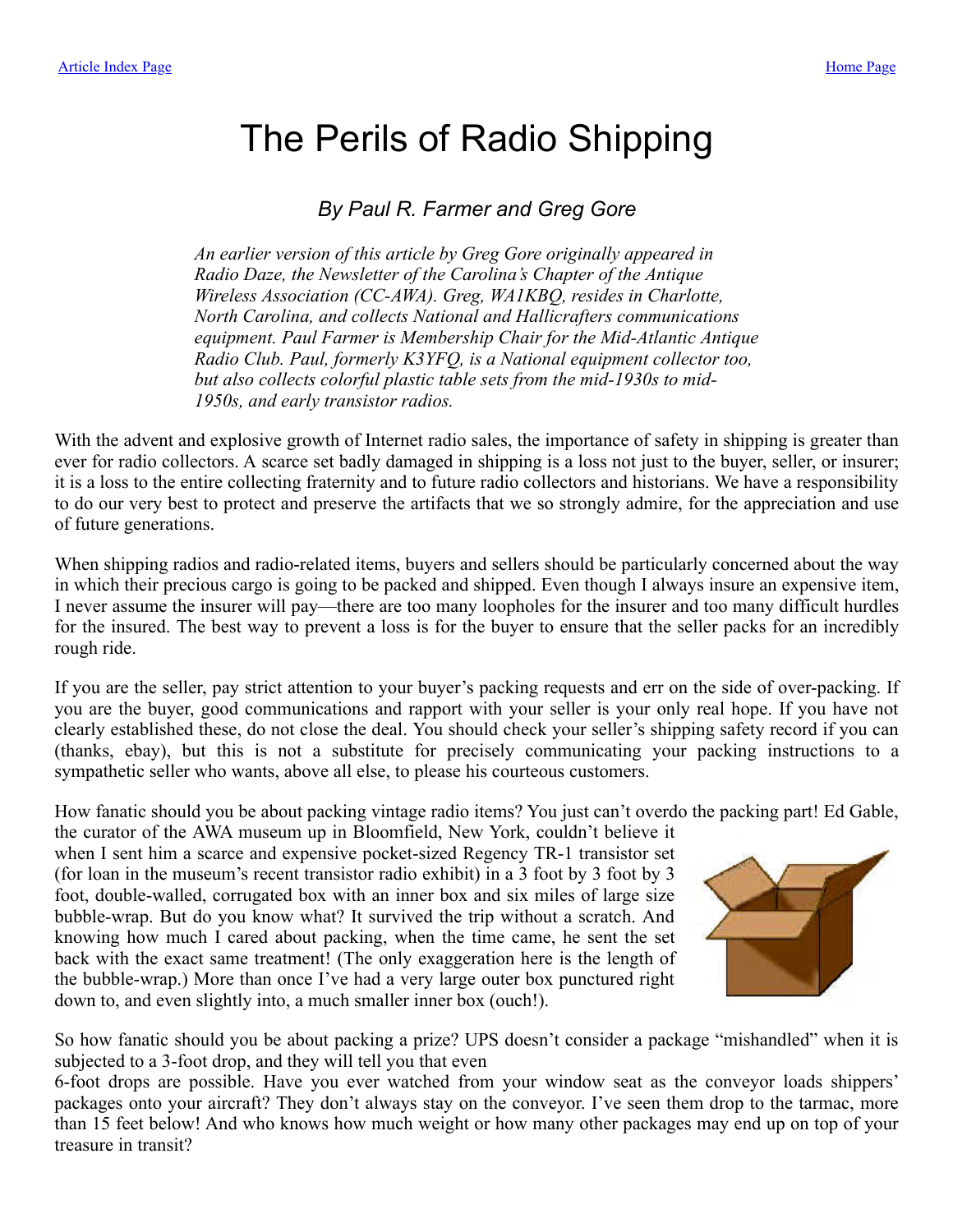I know someone who used to work at UPS. When the UPS dock workers load the trucks, they are timed with a stopwatch. Asked if "FRAGILE" or "HANDLE WITH CARE" on the box helps, he said when he was there they didn't have time to read what was written on boxes. When UPS delivers to our place, the driver tosses the boxes that are for us out the back of the truck onto the pavement. He is perhaps as careful as he can be given the situation—they are extremely busy. They handle a lot of packages every day and are accountable for their time. The boxes go out the back and hit the pavement.

When sending something out, pack so that it can survive being thrown down a flight of stairs...all the way down a flight of stairs...a basement flight of stairs with a concrete floor at the bottom...without hitting any of the stairs! For something coming in, try to get the sender to wrap the item with many layers of medium or large-size bubble wrap, in two directions, and ask that he or she use a large, stable box, the stronger the better. Double-boxing should be an absolute requirement for all but the lightest and least valuable radios (transistor and ac-dc sets worth less than \$75).

When packing, leave at least two inches all around between the inner and outer boxes, and two inches all around the bubble-wrapped radio, for fill. The fill material can be lots of densely crumpled newspaper or peanuts for those small, inexpensive items, but not for anything you care about. Peanuts and crumpled paper will loosen up and will not support the box shape during routine handling of heavy packages. Heavy items will attempt to move around and migrate to the bottom, where they will be vulnerable to cabinet damage from a drop. How many times have you opened up

Fragile-Do Not Drop!

a package to discover that most of the styrofoam peanuts were on top of the radio rather than underneath where they are needed?

For heavier and more expensive items, use double-boxing with builder-grade styrofoam sheets tightly packed between the boxes for protection, rigidity, and support. Styrofoam sheets come in sizes up to 4 feet by 8 feet by about 1 inch thick. It is easy to cut to size with a utility knife or electric saw (band saw or sabre saw) and can be found inexpensively at Home Depot or Lowe's. The inner box can have some styrofoam peanut fill to absorb shock, if it is very densely packed and if the set has many layers of large bubble-wrap, as described above. Scraps of bubble-wrap tightly packed in the inner-box fill area is probably better than peanuts. Bubble-wrap and peanuts have more give than styrofoam sheet. So use styrofoam sheet for rigidity and bubble-wrap and peanuts for shock absorption. I like to use all three together, in layers. Don't leave any free space, whatever you do.

For a radio with a heavy chassis in a delicate wood or plastic cabinet, it is a very good idea to remove the chassis and ship the chassis and cabinet in separate boxes. Otherwise, when the radio is dropped upside down, the weight of the chassis may cause the cabinet to crack from the stress. But when the chassis is shipped separately, you may need to take extra precautions to protect IF transformers, coils, or other components that may be subjected to stress if the box is not maintained right side up. Each radio is different and there is no substitute for good judgment. Always, always, always remove the chassis from a catalin set and absolutely always double-box the catalin case, as described above.

Use extra padding on the front panel to prevent controls from jamming, bending, or breaking themselves or the front panel/case front. A lot of force can be transferred through packing material, and a high ratio of large set weight to the small knob surface can concentrate impact forces in the knob/shaft/front panel areas, if the box is dropped on that side. Heavy components mounted on the chassis may contribute to damage from a drop, as the force has to be absorbed by something. (A transformer in motion tends to stay in motion, even if the chassis it is attached to does not.) Missing

rear cabinet screws for securing the chassis at the back (left out from a previous repair) can be another problem. There is no assurance of the package being shipped right-side-up. If a boat anchor is shipped with missing rear cabinet screws, you may get a bent or buckled front panel if the box is dropped and the radio happens to be upside down at the time.

If the set has expensive tubes, remove and wrap them separately or at least add packing material inside to prevent things from getting out of their mountings and banging around and making a mess inside. To prevent micro-scratches in plastic, painted, or lacquered surfaces, wrap the set first in tissue paper or soft, clean plastic, before the bubble-wrap goes on. Thin Glad-style food storage bags or soft plastic grocery bags work well for